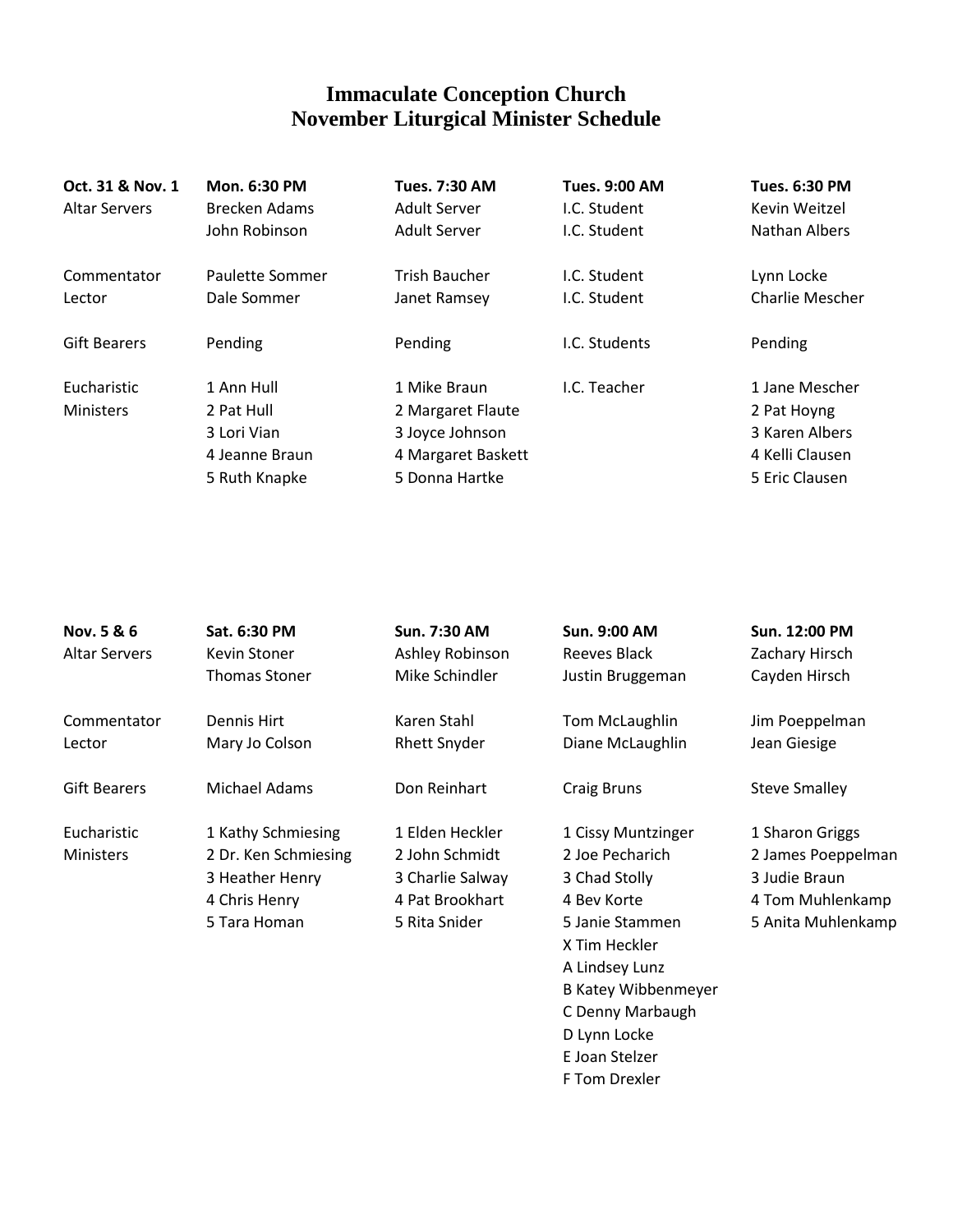| Nov. 12 & 13<br><b>Altar Servers</b> | Sat. 6:30 PM<br><b>Brecken Adams</b> | Sun. 7:30 AM<br><b>Brian Williams</b> | <b>Sun. 9:00 AM</b><br>Noah Shrock | Sun. 12:00 PM<br>Alex Knapke |
|--------------------------------------|--------------------------------------|---------------------------------------|------------------------------------|------------------------------|
| <b>Altar Servers</b>                 | Adam Faber                           | Collin Williams                       | Samantha Jenkins                   | lan Darras                   |
| Commentator                          | Nicole Schumm                        | Joshua Muhlenkamp                     | Karen Stolly                       | Molly Moorman                |
| Lector                               | Pat Meikle                           | Trish Baucher                         | Gerald Vian                        | Alli Darras                  |
| <b>Gift Bearers</b>                  | Pat Adams                            | Ray Feltz                             | Dave Shrock                        | Dan Fleck                    |
| Eucharistic                          | 1 Dan Siebert                        | 1 Rita Prenger                        | 1 Jon Yost                         | 1 Donna Hartke               |
| <b>Ministers</b>                     | 2 Sue Siebert                        | 2 Hannah Heckler                      | 2 Jane Mescher                     | 2 Anne Knapke                |
|                                      | 3 Sandy Sielschott                   | 3 Diane Hunt                          | 3 Charles Mescher                  | 3 Kelli Clausen              |
|                                      | 4 Larry Sielschott                   | 4 Margaret Baskett                    | 4 Lori Vian                        | 4 Eric Clausen               |
|                                      | 5 Joe Hoying                         | 5 Freda Lochtefeld                    | 5 Craig Lunz                       | 5 Mary Ann Laughlin          |
|                                      |                                      |                                       | X Jane Homan                       | A Ruth Knapke                |
|                                      |                                      |                                       |                                    | <b>B</b> Janet Smith         |
|                                      |                                      |                                       |                                    | C Gerard Ahrns               |

- D Mike Braun
- E Margaret Flaute
- F Jeanne Braun

| Nov. 19 & 20         | Sat. 6:30 PM        | Sun. 7:30 AM           | <b>Sun. 9:00 AM</b> | Sun. 12:00 PM         |
|----------------------|---------------------|------------------------|---------------------|-----------------------|
| <b>Altar Servers</b> | Shelby Prenger      | John Robinson          | Michelle Noll       | Logan Binkley         |
| <b>Altar Servers</b> | Chris Anderson      | Nathan Robinson        | Paige Noll          | <b>Taylor Binkley</b> |
| Commentator          | Cindy Shaffer       | Judie Braun            | Thomas Rable        | Dennis Hirt           |
| Lector               | Jan Dues            | <b>Bud Schoenleben</b> | Bev Korte           | Jan Yackey            |
| <b>Gift Bearers</b>  | Steve Eichler       | <b>Rex Carr</b>        | Tom McLaughlin      | Kent Bryan            |
| Eucharistic          | 1 Katey Wibbenmeyer | 1 Joan Carr            | 1 Jim Miller        | 1 Joyce Johnson       |
| Ministers            | 2 Diane Wagner      | 2 Ron Hoying           | 2 Carol Coy         | 2 Kylie Johnson       |
|                      | 3 Becky Lipp        | 3 Patty Schoenleben    | 3 Harry Coy         | 3 Jim Poeppelman      |
|                      | 4 Larry Braun       | 4 Dr. Ken Schmiesing   | 4 Tara Homan        | 4 James Poeppelman    |
|                      | 5 Mike Shaffer      | 5 Kathy Schmiesing     | 5 Joan Wurster      | 5 Myra Hileman        |
|                      | A Dave Cron         |                        | X Denny Marbaugh    |                       |
|                      | <b>B</b> Jane Cron  |                        |                     |                       |
|                      | C Chris Henry       |                        |                     |                       |
|                      | D Heather Henry     |                        |                     |                       |
|                      | E Ann Hull          |                        |                     |                       |
|                      | F Pat Hull          |                        |                     |                       |